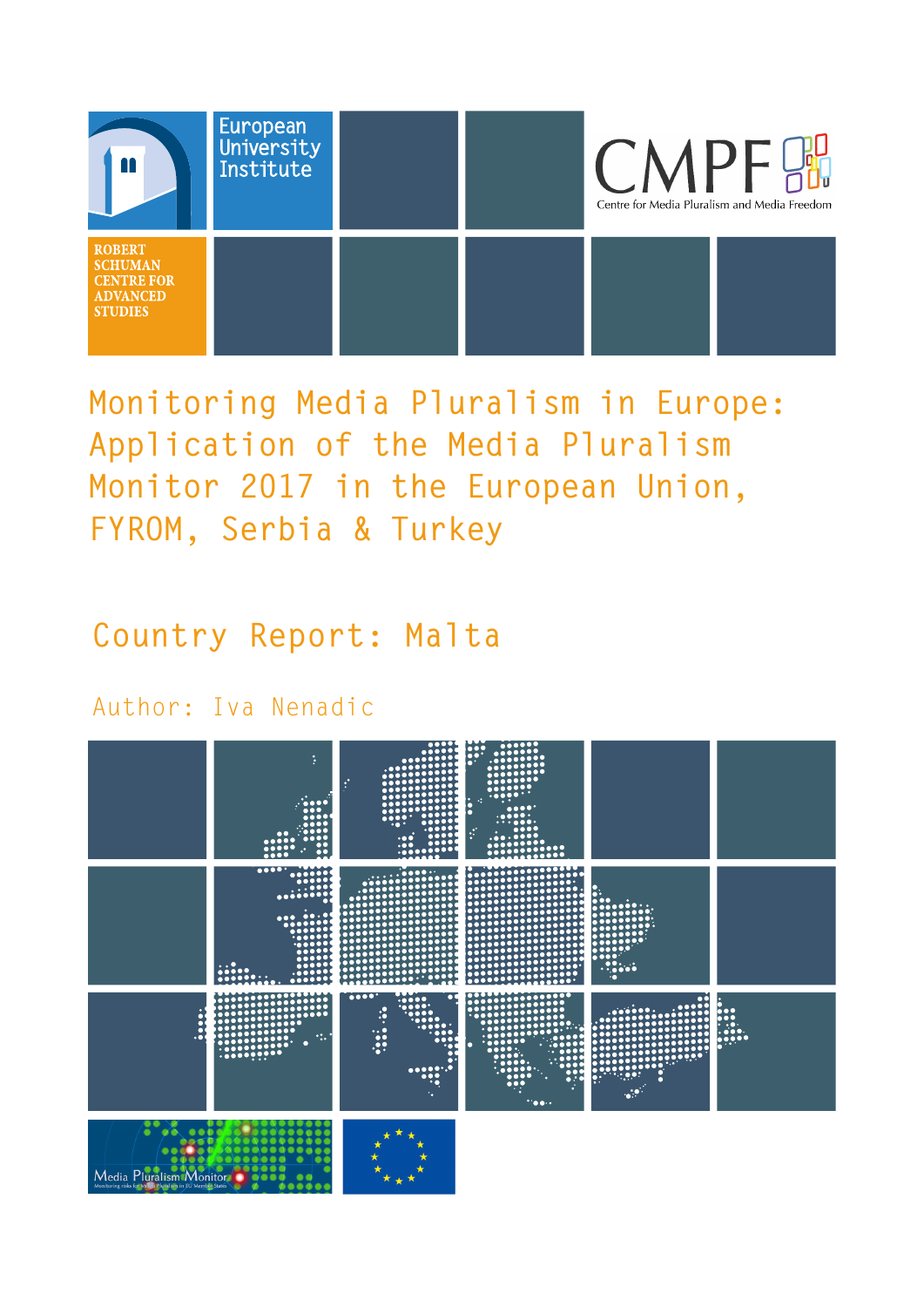## **TABLE OF CONTENT**

| 1. | About the Project<br>1                                                          |                                              |    |
|----|---------------------------------------------------------------------------------|----------------------------------------------|----|
| 2. | Introduction                                                                    |                                              |    |
| 3. | Results from the data collection:<br>assessment of the risks to media pluralism |                                              |    |
|    | 3.1.                                                                            | Basic Protection (36% - medium risk)         | 4  |
|    | 3.2.                                                                            | Market Plurality (61% - medium risk)         | 5  |
|    | 3.3.                                                                            | Political Independence (63% - medium risk) 7 |    |
|    | 3.4.                                                                            | Social Inclusiveness (58% - medium risk)     | 9  |
| 4. | Conclusions                                                                     |                                              | 11 |
|    | References                                                                      |                                              | 12 |
|    |                                                                                 | Annexe 1. Country Team                       | 12 |
|    |                                                                                 | Annexe 2. Group of Experts                   | 13 |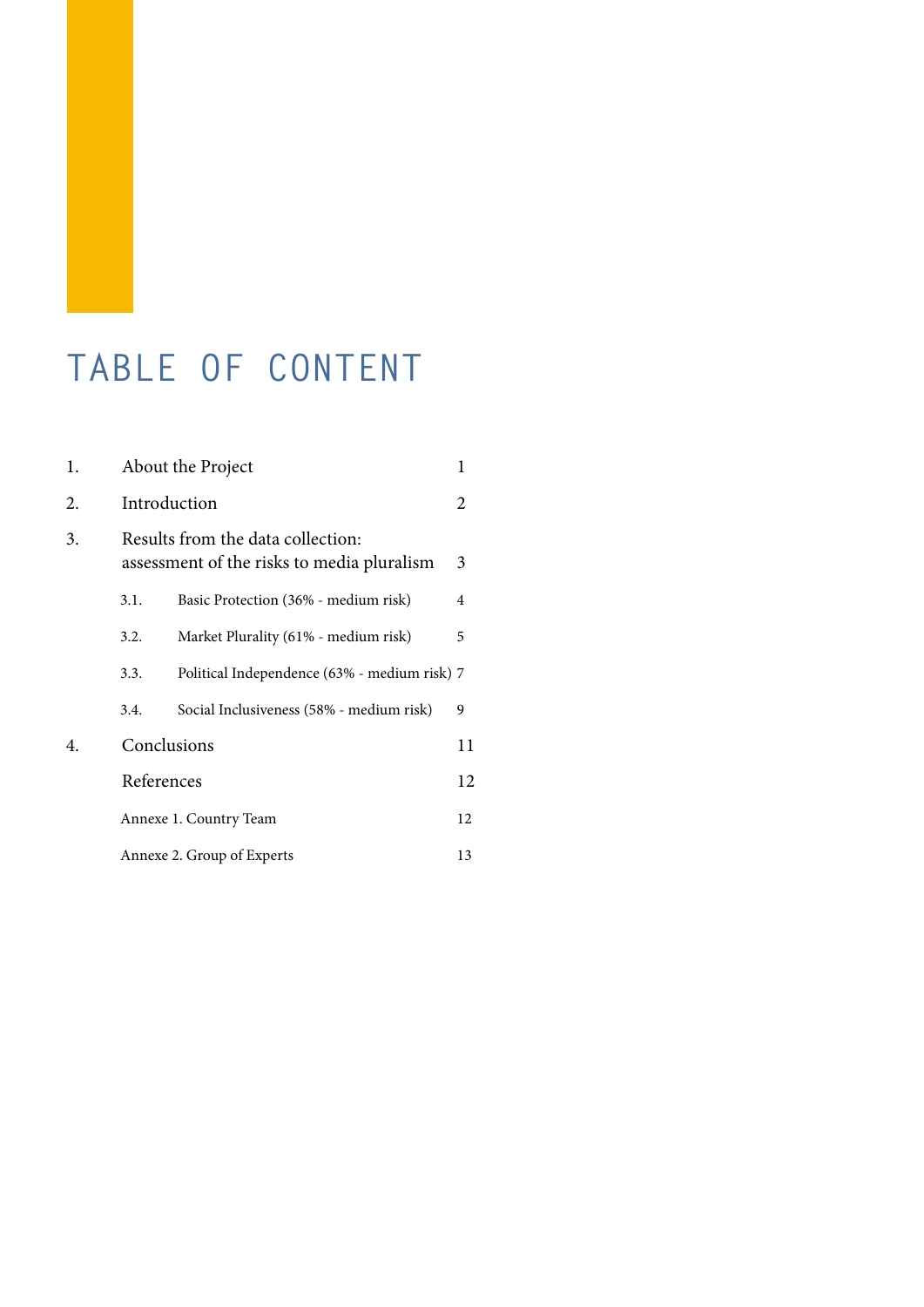# **1. ABOUT THE PROJECT**

#### **1.1 OVERVIEW OF THE PROJECT**

The Media Pluralism Monitor (MPM) is a research tool that was designed to identify potential risks to media pluralism in the Member States of the European Union. This narrative report has been produced within the framework of the second EU-wide implementation of the MPM, carried out in 2017. The implementation was conducted in 28 EU Member States, Serbia, Former Yugoslav Republic of Macedonia (FYRoM) and Turkey with the support of a grant awarded by the European Union to the Centre for Media Pluralism and Media Freedom (CMPF) at the European University Institute.

#### **1.2 METHODOLOGICAL NOTE**

The research was based on a standardised questionnaire and apposite guidelines that were developed by the CMPF. The data collection for Malta was carried out centrally by the CMPF team between August and December, 2017. A group of national experts was consulted to ensure accurate and reliable findings, and to review the answers to particularly evaluative questions (see Annexe 2 for the details on procedure and the list of experts).

Risks to media pluralism are examined in four main thematic areas, which are considered to capture the main areas of risk for media pluralism and media freedom: Basic Protection, Market Plurality, Political Independence and Social Inclusiveness. The results are based on the assessment of a number of indicators for each thematic area (see Figure 1 below).

| <b>Basic Protection</b>                                               | Market Plurality                                                         | Political<br>Independence                                    | Social Inclusiveness                                                          |
|-----------------------------------------------------------------------|--------------------------------------------------------------------------|--------------------------------------------------------------|-------------------------------------------------------------------------------|
| Protection of freedom of<br>expression                                | Transparency of media<br>ownership                                       | Political control over media<br>outlets                      | Access to media for<br>minorities                                             |
| Protection of right to<br>information                                 | Media ownership<br>concentration (horizontal)                            | Editorial autonomy                                           | Access to media for local/<br>regional communities and for<br>community media |
| Journalistic profession,<br>standards and protection                  | Cross-media concentration<br>of ownership and<br>competition enforcement | Media and democratic electoral<br>process                    | Access to media for people<br>with disabilities                               |
| Independence and<br>effectiveness of the media<br>authority           | Commercial & owner<br>influence over editorial<br>content                | State regulation of resources<br>and support to media sector | Access to media for women                                                     |
| Universal reach of<br>traditional media and<br>access to the Internet | Media viability                                                          | Independence of PSM<br>governance and funding                | Media literacy                                                                |

The results for each domain and indicator are presented on a scale from 0 to 100%. Scores between 0 and 33% are considered low risk, 34 to 66% are medium risk, while those between 67 and 100% are high risk. On the level of indicators, scores of 0 were rated 3% and scores of 100 were rated 97% by default, to avoid an assessment of a total absence or certainty of risk. For more information on the MPM methodology, see the CMPF report "Monitoring Media Pluralism in Europe: Application of the Media Pluralism Monitor 2016 in EU-28, Montenegro and Turkey", <http://cadmus.eui.eu//handle/1814/46786>

**Disclaimer:** The content of the report does not necessarily reflect the views of the CMPF or the EC, but represents the views of the national country team that carried out the data collection and authored the report. Due to updates and refinements in the questionnaire, the MPM2017 scores may not be fully comparable with those of MPM2016. For more details, see the CMPF report on MPM2017, which will soon be available on [http://cmpf.eui.eu/media](http://cmpf.eui.eu/media-pluralism-monitor/)[pluralism-monitor/](http://cmpf.eui.eu/media-pluralism-monitor/)

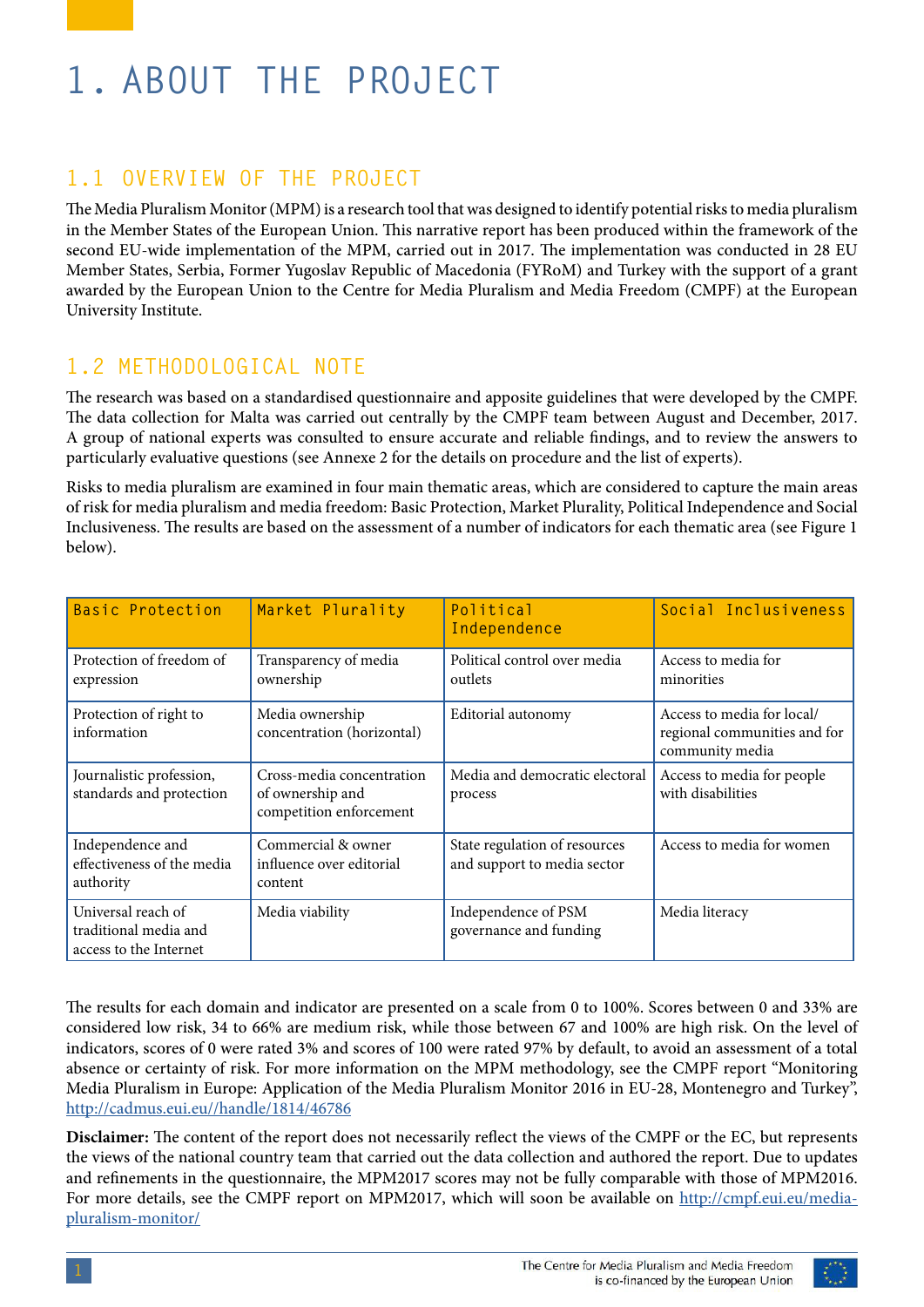## **2. INTRODUCTION**

Malta is a Mediterranean island state situated between North Africa and Sicily. The three largest islands composing the archipelago – Malta, Gozo and Comino – are inhabited. Covering a landmass area of just 315 km<sup>2</sup> and with a total population of 434,403 [\(NSO,](https://nso.gov.mt/en/nso/Selected_Indicators/Pages/Selected-Indicators.aspx) 2015), it is the smallest EU Member State. Maltese and English are the country's two official languages. The British legacy is strong as Malta was a British colony for 164 years, before gaining independence in 1964. No minorities are recognized by law. However, due to its geographical location, the country has been both a destination and a way station for migrants. According to the 2017 [AIDA country report,](http://www.asylumineurope.org/reports/country/malta) Malta received 1,619 asylum seekers in 2017, most of them being from Syria, Libya and Somalia. The number of immigrant/refugee arrivals by boat has sharply declined in the past few years (AIDA, 2017) but migration to the island is still perceived to be one of the most important issues that the country is facing (Standard Eurobarometer 88, 2017).

In 2017 the country was propelled into the spotlight when investigative journalist Daphne Caruana Galizia was assassinated by car bomb near her family home. Throughout her career, but in particular over the past five years, she had exposed cases of corruption and other crimes involving leading Maltese politicians, political appointees and business people. She broke the [Panama Papers](https://www.icij.org/investigations/panama-papers/) story in Malta and, her blog, Running Commentary, was one of the most widely read information sources in the country.

Following Caruana Galizia's assassination, concerns have been voiced with regard to the rule of law in Malta. The European Parliament adopted a resolution [\(2017/2935\(RSP\)\)](http://www.europarl.europa.eu/sides/getDoc.do?pubRef=-//EP//TEXT+TA+P8-TA-2017-0438+0+DOC+XML+V0//EN) that highlighted "serious concerns about the rule of law, democracy and fundamental rights, including freedom of the media and the independence of the police and the judiciary" in the country. The resolution requested the Maltese authorities to guarantee the personal safety of journalists and whistle-blowers. In December 2017, three men were charged with Daphne Caruana Galizia's murder. However, at the time of this report's completion the question as to who commissioned the assassination remains open with no light at all shed on the matter.

Malta is a parliamentary democracy in which two major political parties alternate in power. Since 2013, the country has been governed by the traditionally left-wing Labour Party (Maltese: Partit Laburista, PL). Prime Minister Joseph Muscat won a second term in office after having called an early snap parliamentary election on 3rd June 2017. The Nationalist Party (Partit Nazzjonalista, PN) remains in opposition. These two political parties (PL and PN) are at the same time the key players in the media market. By managing their own media enterprises, they are actively partaking in shaping the working environment for journalists and setting the agenda of public discourse.

[Eurobarometer](file:///C:\Users\inenadic\Downloads\eb88_nat_mt_mt (2).PDF) (88, 2017) showed that a majority of respondents in Malta trust their government (51%), which is above the EU average of 36%. Respondents are largely satisfied with their personal financial situation, and with the Maltese economy in general which is not surprising given that Malta has had the best economic performance in the EU during the decade which witnessed the global financial and economic crisis ([Eurostat\)](http://ec.europa.eu/eurostat/statistics-explained/index.php/File:Real_GDP_growth,_2006-2016_(%25_change_compared_with_the_previous_year;_%25_per_annum)_YB17.png). However, Maltese citizens interviewed for the Eurobarometer study (88, 2017) highlighted crime as the main issue that their country is facing at the moment while their trust in the justice and legal system (35%) is significantly lower than the EU average of 50%<sup>1</sup>.

Malta stands out from other EU countries when it comes to the significantly large number of people who get their news via online sources and through social media (Standard Eurobarometer 88, 2017) though TV is still by far the medium that is most used with about two-thirds of the population following television regularly (Broadcasting Authority Malta, 2017). The most popular channel is TVM (PSM), followed by ONE (owned by the Labour Party) and Net TV (owned by the Nationalist Party). Beside these, one third of the population follows a foreign TV station (Broadcasting Authority Malta, 2017).

#### 1 Note: this Eurobarometer survey was carried out between 5th and 19th November, 2017; Daphne Caruana Galizia was murdered on 16th October, 2017.

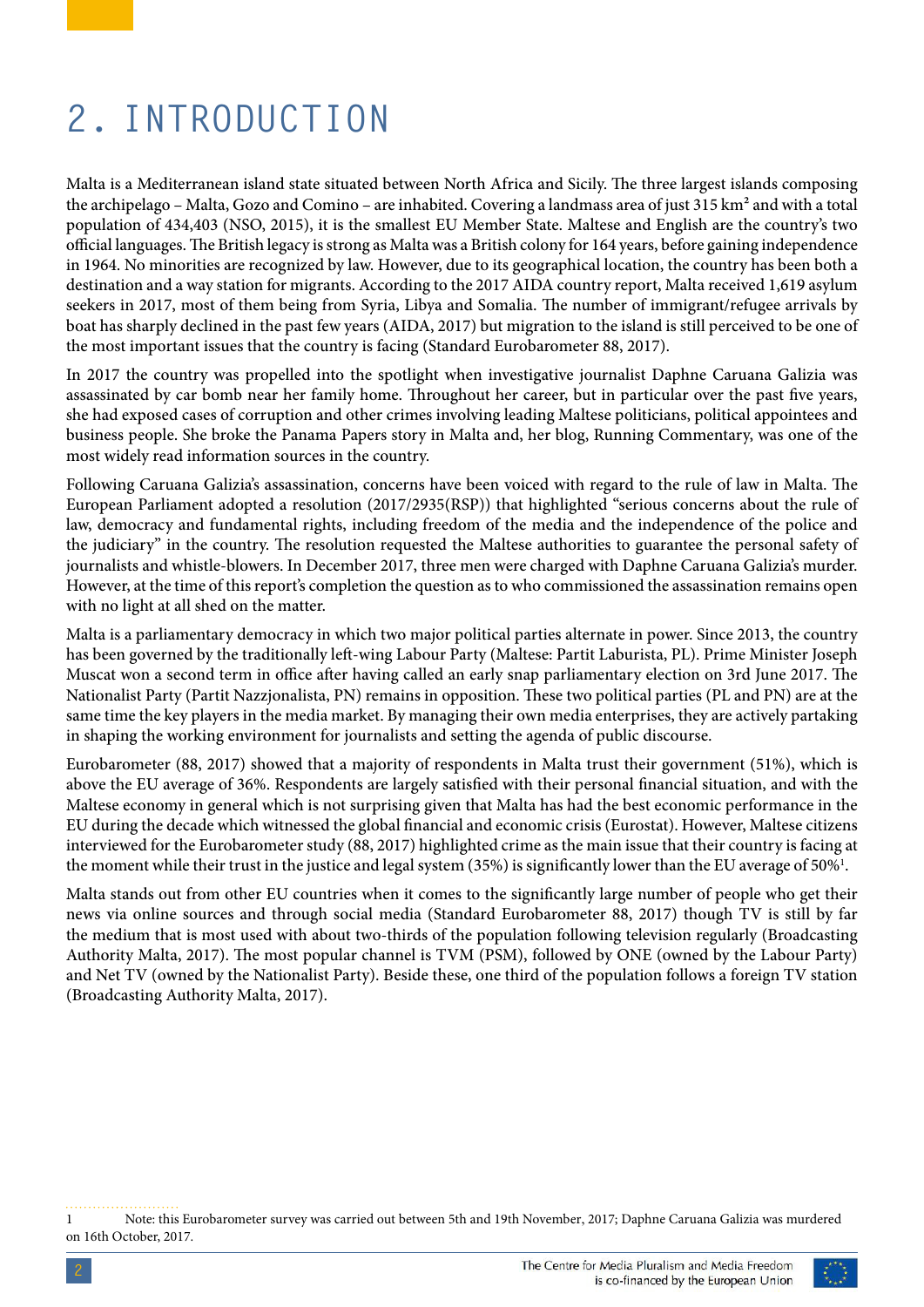## **3. RESULTS FROM THE DATA COLLECTION: ASSESSMENT OF THE RISKS TO MEDIA PLURALISM**

Overall, the implementation of the MPM2017 for Malta indicates a medium risk for media pluralism while several individual indicators point to high or very high risk levels. The fact that a medium risk has been detected in the area of Basic Protection is a reason for concern, as this area encompasses the fundamental conditions that are needed to exercise journalism and one's freedom of expression. Here, most of the risk-increasing factors relate to the assassination of the journalist Daphne Caruana Galizia, and to deficiencies in the protection of journalists and whistle-blowers.

The highest scoring risk indicators are: political independence of media, in particular of public service media; commercial and owner influence over editorial content; cross-media concentration of ownership; access to media for minorities and for people with disabilities; and media literacy. Editorial autonomy seems not to be well protected, either from political, or from commercial influences. Media ownership is quite transparent and unique in the EU, considering that the two major political parties in the country are amongst the key players in the media market. As highlighted also by previous editions of the MPM, small media markets are usually concentrated, but the main cause of the risk level on the concentration of media ownership in Malta emerge from the fact that the data on revenues are not collected by national authorities, nor are they available from other sources.

Other concerns relate to access to the media for minorities, at a time when the country has been strongly affected by a migration influx, making immigration one of the most debated issues. Risks here mainly stem from the lack of comprehensive research on the media representation of different minorities and/or communities, particularly considering, for example, the representation of new Muslim communities in a predominantly Roman Catholic society. Another issue of concern is the lack of a comprehensive policy on media literacy, which makes Malta one of the few countries in the EU which has no policy on the matter (see also [MPM 2016](http://cmpf.eui.eu/media-pluralism-monitor/mpm-2016-results/malta/)).



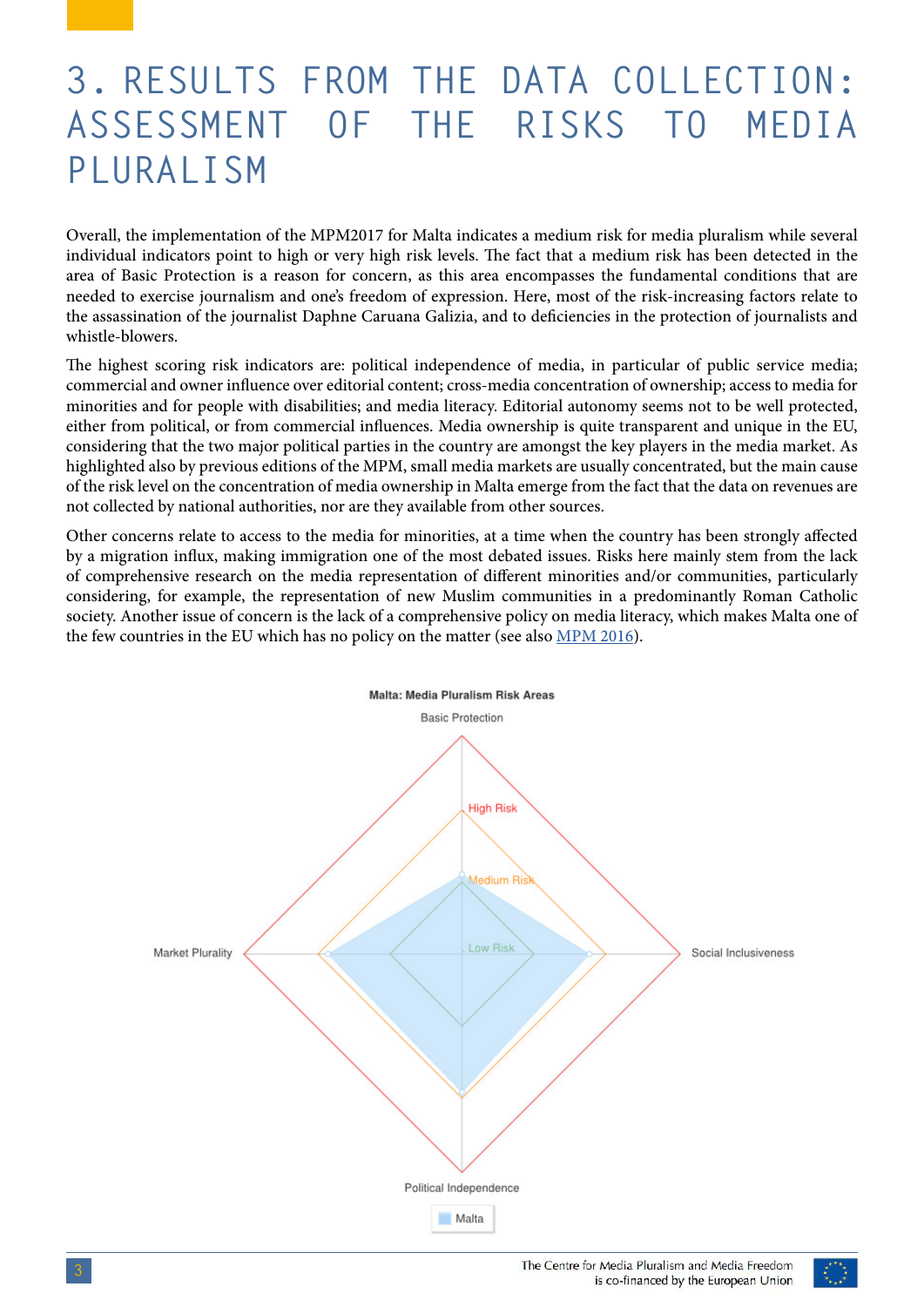### **3.1 BASIC PROTECTION (36% - MEDIUM RISK)**

*The Basic Protection indicators represent the regulatory backbone of the media sector in every contemporary democracy. They measure a number of potential areas of risk, including the existence and effectiveness of the implementation of regulatory safeguards for freedom of expression and the right to information; the status of journalists in each country,*  including their protection and ability to work; the independence and effectiveness of the national regulatory bodies that *have the competence to regulate the media sector, and the reach of traditional media and access to the Internet.*



The overall risk level of the Basic Protection area is medium, which represents an increase from 2016, when it scored as low risk. The risk level has increased for all indicators.

While the **Protection of freedom of expression** indicator acquires a relatively low 24% risk score this represents a 15 percentage point increase compared to 2016 when it was only 9%. The main reason for this increase is the assassination of the journalist Daphne Caruana Galizia on 16th October 2017, which was seen to have had a chilling effect on freedom of expression. It should also be pointed out that shortly before her assassination Caruana Galizia and other Maltese media outlets reporting on the Panama Papers and Pilatus Bank (including The Shift News which has carried on some of Caruana Galizia's work) were attacked with Strategic Lawsuits against Public Participation (SLAPP) actions lodged in third countries.

Freedom of expression is guaranteed by the Maltese Constitution, and Malta has ratified the relevant conventions that guarantee freedom of expression (although with reservations: restrictions on the political activity of aliens, and the preclusion of public officers from political discussion or other political activity during working hours or on the premises). Defamation was still a criminal offence during the period covered by the MPM2017. However, at the beginning of 2017, the Government tabled a bill which would lead to the abrogation of criminal libel. The first proposal for a new Bill, entitled the Media and Defamation Act (MADA), was heavily criticised for simultaneously almost doubling the damages for civil libel, and for requiring editors of news websites to register officially. The modified version, which dropped most of the problematic parts, was approved by the Maltese House of Representatives on 17th April 2018. Enactment of the [new law](https://parlament.mt/media/93813/act-xi-media-and-defamation-act.pdf) means that all pending criminal libel proceedings are extinguished, precautionary warrants for seizure in defamation cases are expressly abolished, and it is no longer possible for an individual to file multiple libel suits on separate stories which deal with the same allegedly libellous claim. This law, however, continues to be the subject of some criticism.

The **Protection of the right to informatio**n indicator scores a medium risk (56%). Access to information is guaranteed by the Maltese Constitution and by a specific law, namely the Freedom of Information Act which was enacted in December 2008, but fully brought into force in 2012. This delay was attributed to the Maltese tradition that the public administration withholds information rather than being proactive and making information available (see: [The Parliamentary Ombudsman Malta, 2015\)](https://www.ombudsman.org.mt/wp-content/uploads/2016/07/Ombudsman-AR-2015_LR.pdf). MPM investigations reveal that journalists sometimes have problems accessing government information. Access to information requests and appeals are not effective in such situations and, in particular, for the daily media outlets, since the procedures are often prolonged, making the information outdated by the time it is revealed. Furthermore, the Freedom of Information Act limits access to information requests

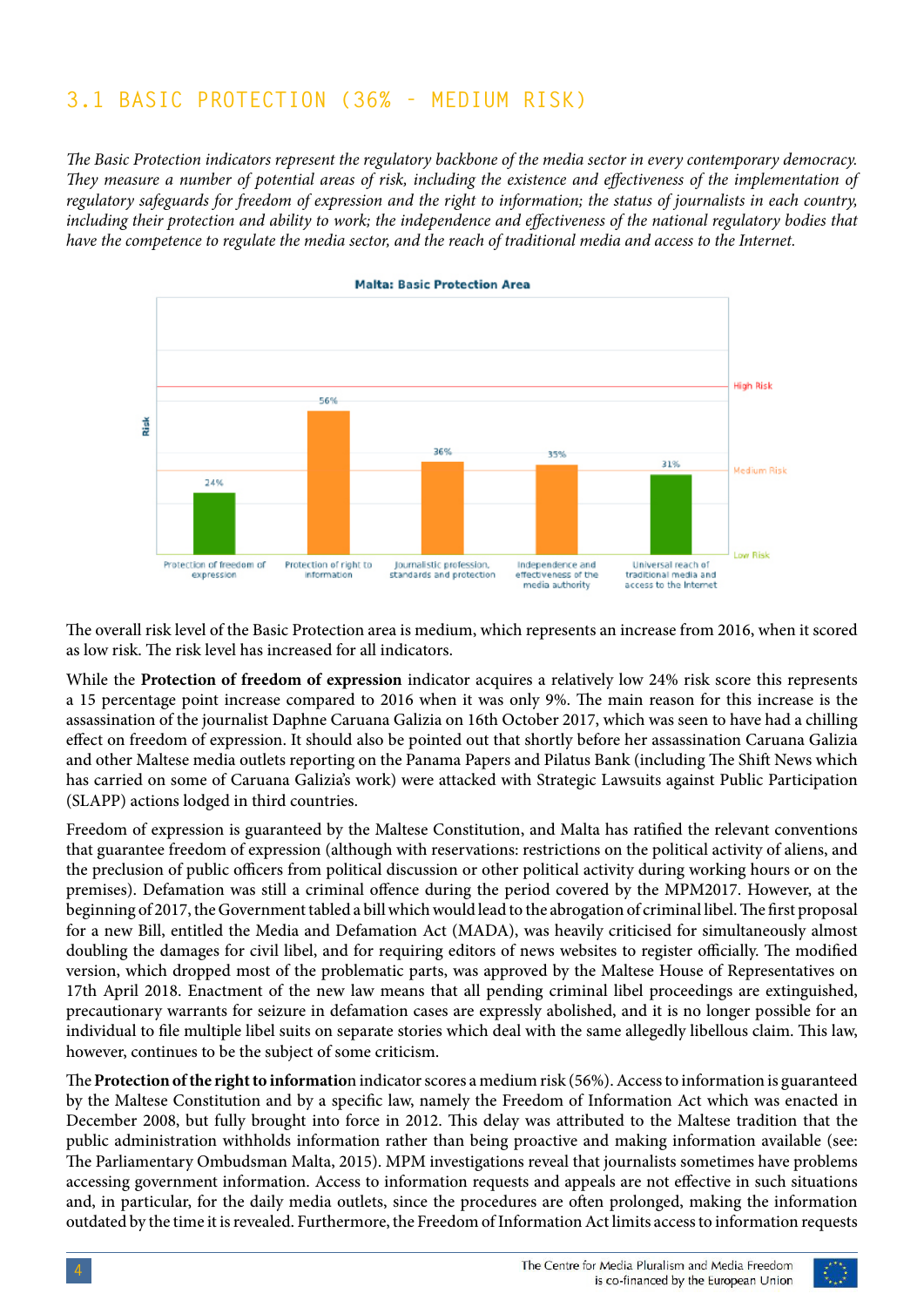to Maltese citizens, EU citizens and people who have resided in Malta for a period of at least five years, excluding others (e.g., non-EU and not resident journalists, immigrants, and refugees). Another issue that contributes to the risk scoring of this indicator is the weakness of legislation on the protection of whistle-blowers. Malta's Protection of the Whistle-blower Act came into force on 15th September 2013. The law does not protect whistle-blowers if they fail to first resort to internal reporting procedures, or if they report to the press or other media.

The **Journalistic profession, standards and protection** indicator scores a medium risk (36%), up 5 percentage points compared to the low risk score (30%) of 2016. This, too, is directly linked to the murder of Caruana Galizia. It goes without saying that threats to journalists' physical safety and integrity have an impact on the general state of media freedom in a given country. The Monitor also evaluates the general working conditions of journalists and the protection of sources. In Malta, there are no legal obstacles which prevent a person from working as a journalist and the protection of sources is explicitly recognised by the law and is generally enforced in practice. However, journalists' working conditions are affected by the decay of the media business model, which has been prompted by digital transformation. Furthermore, the only professional journalists' organisation, the Malta Institute of Journalists, as also indicated in the previous MPM reports on Malta (see: Simunjak 2016, Nenadic 2017), is not considered to be effective in safeguarding editorial independence.

The **Independence and the effectiveness of the media authority** indicator scores a medium risk (35%). The Broadcasting Authority monitors and regulates radio and television broadcasting in Malta. The Chairperson and four members of its board are appointed by political decision and agreement between the two major political parties: two members are selected by the Prime Minister, two by the Opposition, while the Chairperson is generally chosen by mutual agreement. In 2017, there were two appointments, as the chairperson initially appointed ty passed away suddenly, only two weeks after taking up the post. The Opposition (Nationalist Party) objected to both appointments. As reported by the national experts, the Broadcasting Authority focuses its work on monitoring and regulating the Public Broadcasting Services and does not significantly interfere with the activities of the other two leading broadcasters, which are owned by the two major political parties – Net TV and Radio 101 (Nationalist Party), Super One Radio and ONE TV (Labour Party).

The fifth indicator in this area, **Universal reach of traditional media and access to the Interne**t, scores a low risk (31%), which is, however, very close to the medium risk level. On the negative side, the risk score reflects a concentration in the internet service provider (ISP) market: the two largest ISPs account for approximately 97% of internet subscriptions. On a positive note, Malta has achieved the first Digital Agenda (DAE) target on broadband development of almost 100% broadband coverage of 30 Mbps.

#### **3.2 MARKET PLURALITY (61% - MEDIUM RISK)**

*The Market Plurality indicators examine the existence and effectiveness of the implementation of transparency and disclosure provisions with regard to media ownership. In addition, they assess the existence and effectiveness of regulatory safeguards to prevent horizontal and cross-media concentration of ownership and the role of competition enforcement and State aid control in protecting media pluralism. Moreover, they seek to evaluate the viability of the media market under examination as well as whether and if so, to what extent commercial forces, including media owners and advertisers, influence editorial decision-making.*

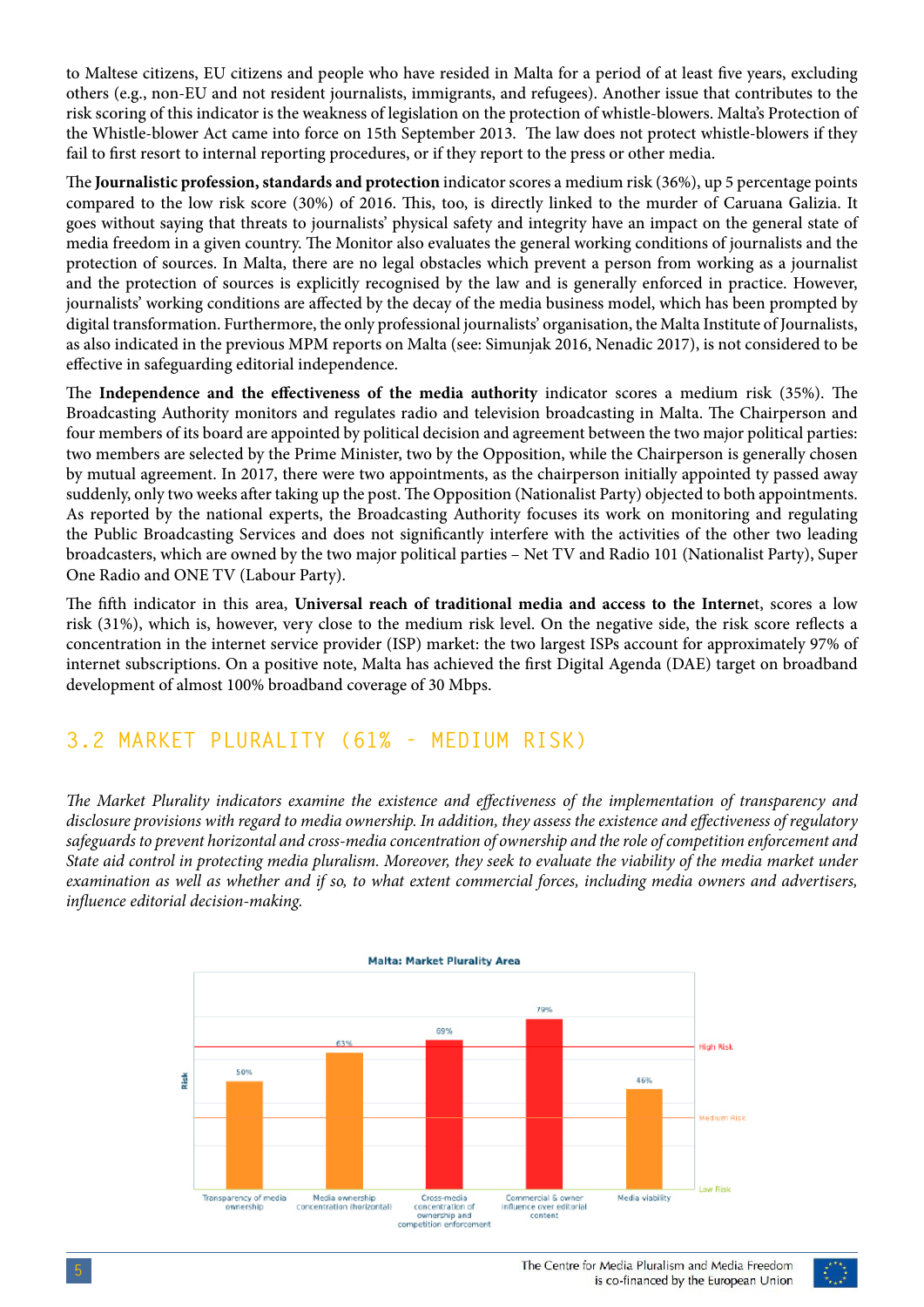As in 2016, overall, Malta scores a medium risk in the area of **Market Plurality**, with two indicators in the high risk band: Cross-media concentration of ownership and competition enforcement, and Commercial and owner influence over editorial content.

**Transparency of media ownership** is assessed as a medium risk indicator (50%) though experts point out that the public is well aware of who owns which media in Malta. The medium risk score reflects the fact that there are no specific legal obligations obliging media companies to publish their ownership structures, either on their website or in documents that are easily accessible to the public. Like every other company, they must register with the Registrar of Companies (RoC) by submitting a memorandum of association which must, inter alia, include the name and residence of each of the shareholders. The registry is available online, but the details that are accessible to the public for free are very limited. The Broadcasting Authority is entitled to require and obtain any type of information it considers necessary from the license holders. However, the Authority does not publish this information on its website.

The **Media ownership concentration (horizontal)** indicator is also considered medium risk, but at 63% comes very close to the high risk level. The media legislation, namely the Broadcasting Act, contains specific limitations to prevent a high degree of horizontal concentration of ownership in the audio-visual media sector. The data, on the other hand, show that Malta has highly concentrated markets, since the Top4 media owners in the major media sectors (audio-visual and radio) have more than 50% of the audience share. The print market is unregulated and no data is collected with regard to newspapers' concentration and circulation. This prevents a thorough assessment.

**Cross-media concentration of ownership and competition enforcement** scores a high risk of 69%. This is mainly due to the lack of sector-specific legal provisions that would allow the competent authorities to enforce competition rules, and is due to the lack of data available to assess concentration of ownership across different media markets. According to the Broadcasting Act (amended in 2010), a provider of a nationwide radio or television service, including the provider of public broadcasting services, may not own, control, or be editorially responsible for a community radio service. The Broadcasting Authority takes this into consideration when issuing licenses. There are no provisions that would allow the competent authorities to enforce competition rules in such a way that this takes account the specificities of the media sector. However, consumer interests constitute one of the evaluation criteria against which the Director General of the Malta Competition and Consumer Affairs Authority may determine whether a concentration is compatible with the Regulations' provisions (Article 4(2)(d)). These criteria therefore apply also to the media sector. Nevertheless, it should again be noted that the print and online media markets are unregulated, and no data is collected about either them or their concentration. There is thus no available information on the Top4 owners across different media markets.

The highest scoring risk indicator under this category is **Commercial and owners' influence over editorial content**  (79% risk). There are no specific mechanisms granting social protection to journalists in the case of changes of ownership or editorial line. Moreover, there is no specialized trade union representing journalists and taking care of their working conditions. There are also no safeguards to prevent the influence of commercial interests over the appointments and dismissals of editors-in-chief. Although there is a law prohibiting advertorials, experts suggest that it is not effectively implemented and hidden advertising in the media sometimes occurs.

The **Media viability** indicator scores as a medium risk (46%), mainly because there is no data available on the revenues of the different media sectors. The MPM methodology sees this broad lack of data as a potential risk, as, in practice, it prevents an assessment of the situation.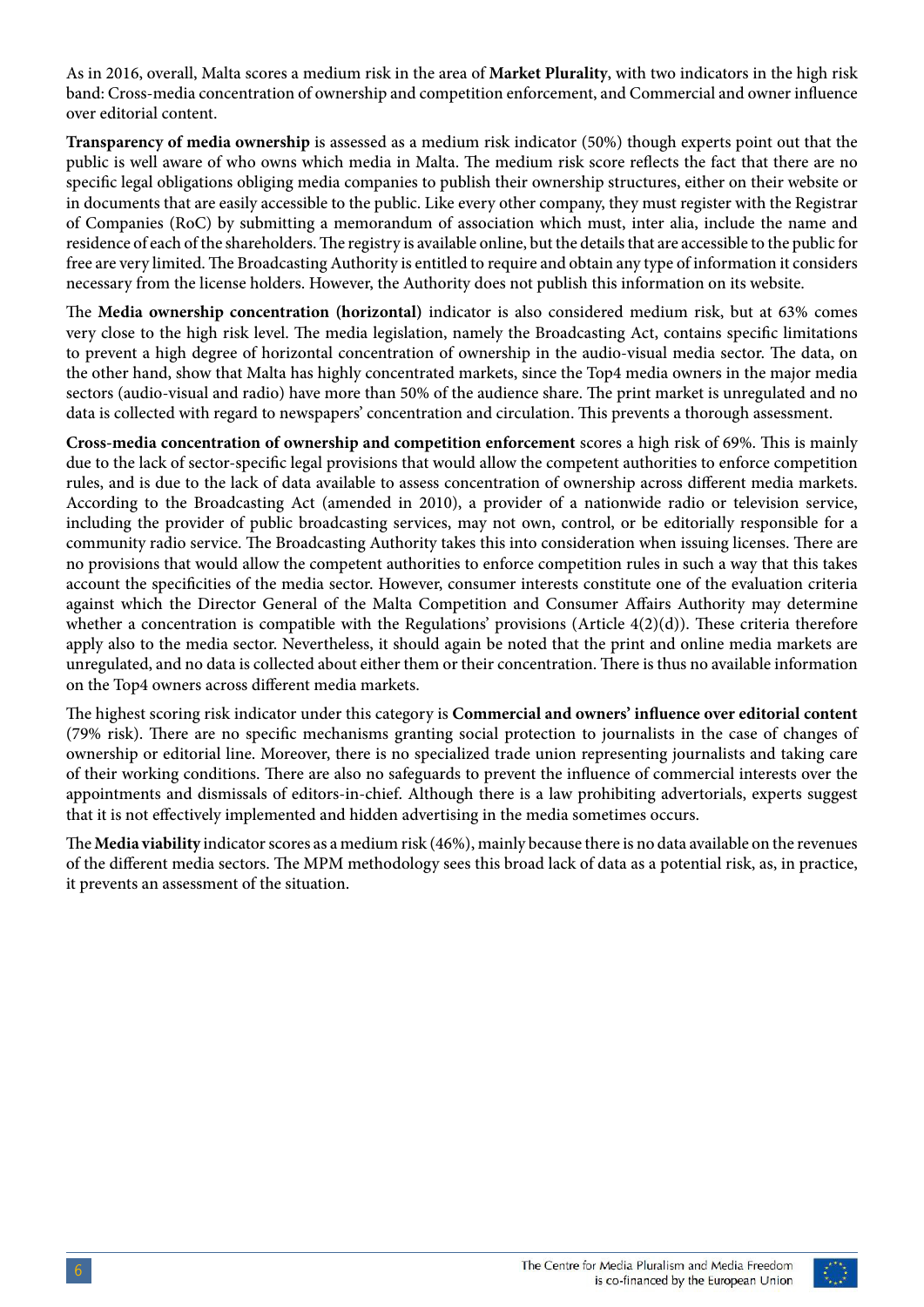### **3.3 POLITICAL INDEPENDENCE (63% - MEDIUM RISK)**

*The Political Independence indicators assess the existence and effectiveness of regulatory safeguards against political bias and political control over the media outlets, news agencies and distribution networks. They are also concerned with the existence and effectiveness of self-regulation in ensuring editorial independence. Moreover, they seek to evaluate the influence of the State (and, more generally, of political power) over the functioning of the media market and the independence of public service media.*



The Political Independence area maintains the overall medium risk scoring it has had since 2016, with three indicators being at high risk: **Political independence of media, Editorial autonom**y, and the **Independence of PSM governance and funding**.

The **Political independence of media** indicator scores a very high 83% risk level. There is no law that makes government office incompatible with media ownership. The government is expressly permitted to own, control or be editorially responsible for nationwide television and radio services, under certain conditions (Broadcasting Act, Part III, Article 10, paragraph 4D). The two political parties represented in the House of Representatives own, control and manage their own media enterprises (Aquilina, 2014: 151). The Nationalist Party owns NET TV, Radio 101, a daily newspaper (In-Nazzjon Taghna - Our Nation) and a weekly (Il-Mument - The Moment), while the ruling Labour Party owns One TV Channel, One Radio Channel, and the weekly (Kulhadd - Everybody). Malta is the only EU country that has such extensive political party media ownership. Some Maltese experts interviewed voice the view that, in comparison to other EU countries, political parallelism in Malta is simply more transparent, ensuring that different political viewpoints are represented in the media system. There is more concern about the more indirect and non-transparent political influence over PSM.

The **Editorial autonomy** indicator also scores a high risk (75%), mainly due to the lack of regulatory and selfregulatory measures that safeguard editorial independence in the news media. The Code of Ethics of the Institute of Maltese Journalists is outdated and the new one had not been adopted by the end of this reporting cycle. A few news outlets claim to have internal codes of conduct, but these are not publicly available. Although there is no available evidence for this practice, experts largely agree that political influence plays an important role with respect to appointments and dismissals of certain editors-in-chief and with respect to editorial content.

The **Media and democratic electoral process indicator** scores a low risk (25%). Fair representation of different political actors and viewpoints is mandated by law. The Broadcasting Authority approves schemes for political broadcasts during elections. It does not actively monitor campaign coverage, but it acts on complaints and can impose fines in cases of violation. According to the [OSCE \(2017\)](https://www.osce.org/odihr/elections/malta/348671?download=true), no fines were imposed during the 2017 campaign. However, several formal complaints were filed by small parties, pointing out cases of privileged access to the media for the two main parties, via access to PSM as well as to their own outlets. In four pre-election debates on PSM, which were organised by the Broadcasting Authority, the two independent candidates were not featured at all (OSCE, 2017).

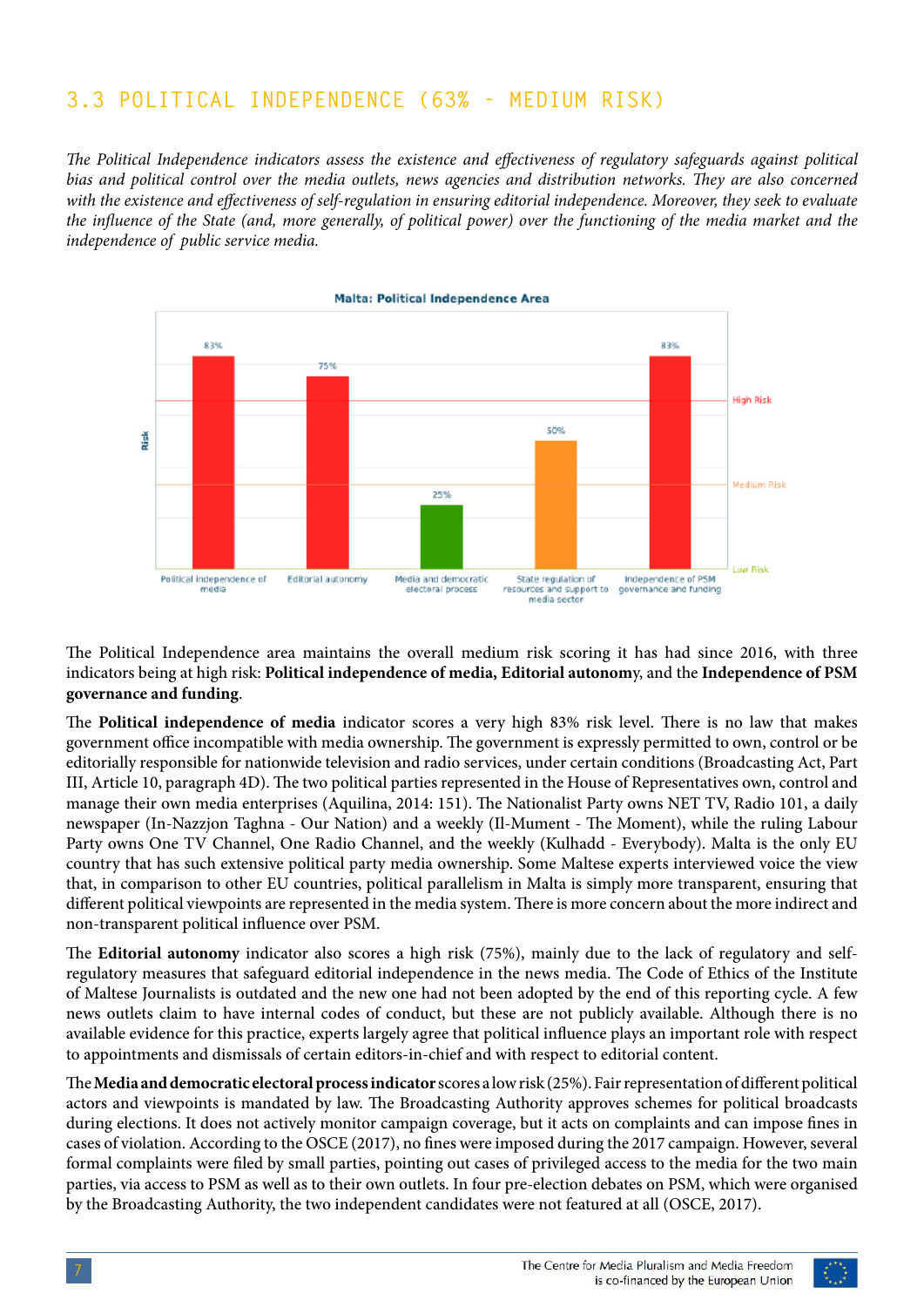The **State regulation of resources and support for the media secto**r indicator scores a medium risk (50%), largely due to the fact that there is no legal framework for, nor is there any transparency in, the allocation of state advertising. National experts note that the government uses state advertising in the pre-election period, but also all year round, as a form of political advertising that aims to channel money to certain media outlets.

The **Independence of PSM governance and funding** indicator scores a high risk (83%). PSM is particularly vulnerable to political influence. The analysis has shown that government has a significant influence on PSM governance given that it appoints members to both its Board of Directors and its Editorial board. The government also partially funds the PSM via a direct grant, which is transparent, but the amount of the grant is decided by the government at its own discretion.

### **3.4 SOCIAL INCLUSIVENESS (58% - MEDIUM RISK)**

*The Social Inclusiveness indicators are concerned with access to the media by various groups in society. The indicators assess regulatory and policy safeguards for community media, and for access to media by minorities, local and regional communities, women, and people with disabilities. In addition to access to the media by specific groups, the media literacy context is important for the state of media pluralism. The Social Inclusiveness area therefore also examines the country's media literacy environment, as well as the digital skills of the overall population.* 



Overall, the Social Inclusiveness area scores a medium risk, with three indicators being in the high-risk band: Access to media for minorities, Access to media for people with disabilities, and Media literacy. Access to media for local/ regional communities and for community media acquires a very low risk score.

The **Access to media for minorities** indicator acquires a high risk score of 75%. There are no legally recognized minorities in Malta. There are thus no specific provisions relating to access to airtime for minorities. One could consider that the largest language minority is the English-speaking population (British, Australians, Canadians and Americans) but this is relative given that together with Maltese, English is an official language and that some of the most influential newspapers in the country are published in this language (e.g., The Times of Malta, The Malta Independent and Malta Today). No specific media for other minorities have been identified. The risk factor stems from the lack of comprehensive research on the media representation of different minorities and/or communities, particularly in the light of increased migration.

**Access to media for local/regional communities and for community media** scores the lowest risk in this area (3%). There are no regional or local media outlets in Malta, but there is also no risk related to this factor due to the geographical size of the country. Community radio stations, on the other hand, are explicitly recognised by the law and are widely present in the country.

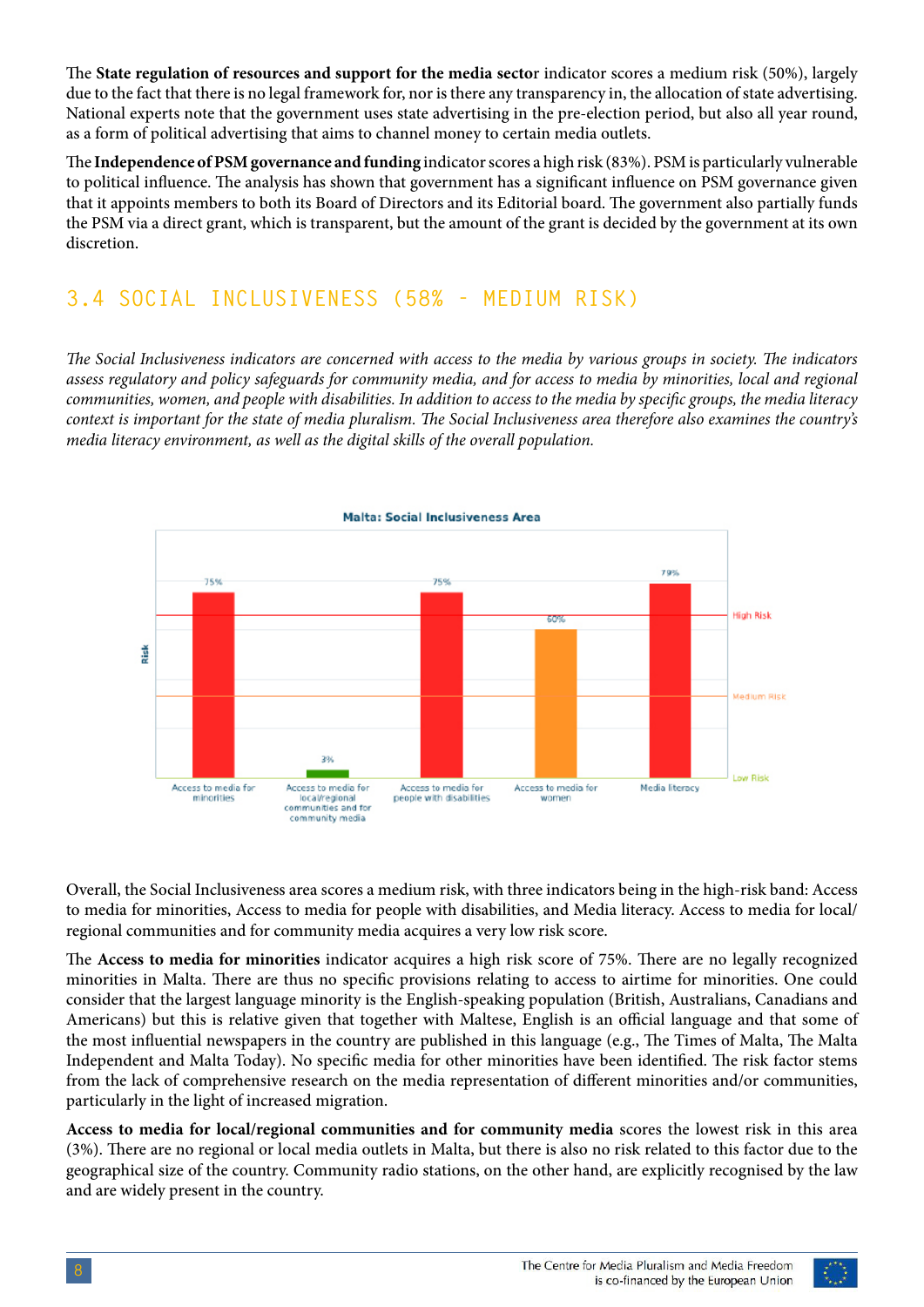The **Access to media for people with disabilities** indicator scores a high risk (75%). Malta has a National Disability Strategy, based on the National Policy on the Rights of Persons with Disability. The Broadcasting Act (Article 16J, paragraph 3) stipulates that: "Media service providers shall encourage that their services are gradually made accessible to people with a visual or hearing disability." Furthermore, requirements as to standards and practices applicable to disability and its portrayal in the broadcasting media, made by the Broadcasting Authority in virtue of Article 20(3) of the Broadcasting Act, suggest that broadcasters should recruit disabled persons to work among their staff. However, all these requirements and recommendations are not effectively implemented. No audio descriptions are available for blind people, and support available for people with hearing impairments is limited.

**Access to media for women** scores a medium risk (60%), mainly due to the situation in practice, or to the underrepresentation of women on PSM boards. The Maltese PSM (PBS) has an Equality Policy. The document is very general and is limited in scope, since it focuses on personnel issues, but in a more general manner and without stating the concrete objectives and the tactics required to achieve those objectives. Currently no women sit on the Editorial board of the PSM (Television Malta), and of eight members of the Board of Directors (including the Chairperson and the Deputy Chairperson), only two are women. We were not able to calculate the share for private stations as, after several requests, ONE TV replied, but NET TV $^2$  failed to do so. According to the data from the Global Media Monitoring Project (2015), the presentation of genders in news is imbalanced.

Finally, the **Media literacy indicator** scores a high risk (79%). Malta is one of few countries in Europe that, to date, have no policy on media literacy. According to the national experts, only some elements of media literacy are tackled as part of certain subjects in the educational curriculum and focus on this topic is largely dependent on individual teachers, their competencies and motivation. With regard to other activities in this area, they are dispersed and limited. Only Church schools have a long tradition of so called media education programmes that aim to increase students' critical understanding of media structure, language, and content.

2 Through the country experts we were informed that the company is in the process of restructuring.

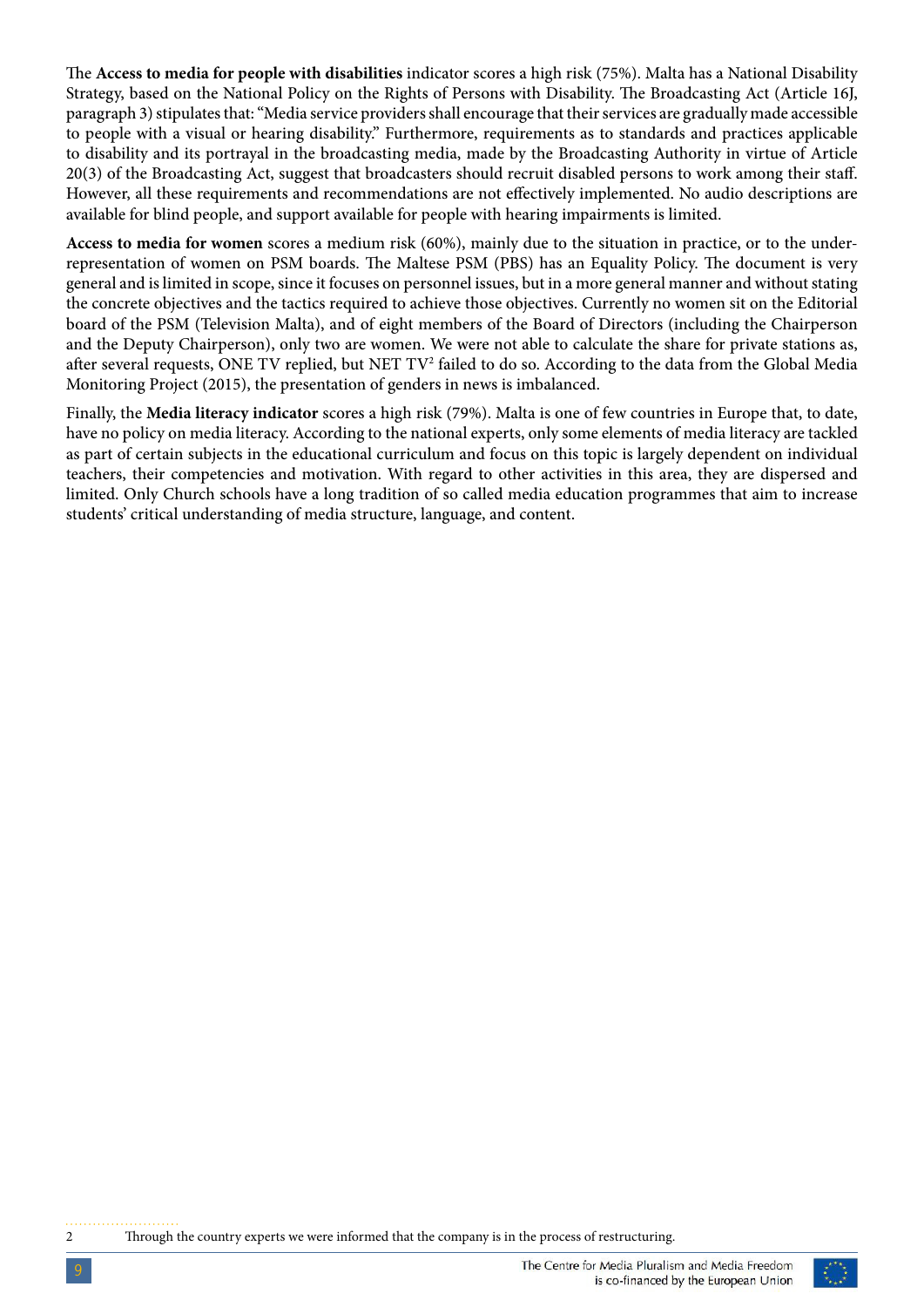# **4. CONCLUSIONS**

In general, the implementation of the 2017 Media Pluralism Monitor in Malta shows a medium risk for media pluralism. This means that each area of evaluation shows shortcomings that should be addressed, both policy-wise and in practice, in order to improve media pluralism in the country.

The assassination of Daphne Caruana Galizia, a journalist who, for years, had faced libel suits, intimidation, and death threats, starkly brought to light several structural issues that this EU Member State is facing, not solely in relation to media freedom and media pluralism, but more generally from a rule of law perspective. At the time of this report's publication no light at all had been shed on who commissioned Caruana Galizia's assassination. This situation alone is likely to have a lasting chilling effect on journalism and media freedom in Malta.

With regard to Basic Protection, the law on the protection of whistle-blowers should be amended to, further encourage the reporting of wrongdoing, abuse and corruption, and to ensure protection for all whistle-blowers. Journalists should themselves take steps to improve their self-organisation and self-regulation. Strong and efficient self-regulation is a precondition for professional independence, especially in such challenging times, when the working conditions of journalists are affected by the decay of the media business model and when professional practice is coming under strain in the context of the increasing power of digital platforms.

In the Market Plurality area, as in 2016, the highest risks are largely related to the lack of monitoring and absence of data on the market shares of media companies and on newspapers' circulation figures, and, in particular, on the lack of insight into online media trends and practices. Considering that Malta significantly stands out from other EU countries when it comes to the number of people that obtain their news via the Internet and social media (Standard Eurobarometer 88, 2017), co-ordination and communication between the three relevant authorities (the Broadcasting Authority, the Malta Communications Authority and the Malta Competition and Consumer Affairs Authority) should be improved to provide accurate monitoring of the online media market and the relevant actors.

In 2017, the area of Political Independence continues to present the highest risk. The lack of independence in PSM governance and funding was indicated as a particular issue of concern by the national experts consulted in 2016, and there was no significant improvement in 2017. There are no guarantees of independence, since both the Board of Directors and the Editorial Board are directly appointed by the government. The introduction of specific legislation regulating PSM operations and appointments procedures containing safeguards against political interference is suggested to improve this situation.

Finally, since Malta is still one of the few countries in Europe that, to date, have no policy on media literacy, we reiterate the 2016 recommendation: In order to empower citizens with critical understanding and the skills needed for active participation in contemporary information exchange, policymakers in Malta, as well as academia and the media industry, should foster and encourage an inclusive discussion with a view to adopting a comprehensive media literacy strategy.

#### **REFERENCES**

Aquilina, Kevin (2014) Media Law in Malta. Wolters Kluwer Law & Business

AIDA (2017) Asylum Information Database. Malta – Country report. [http://www.asylumineurope.org/reports/](http://www.asylumineurope.org/reports/country/malta) [country/malta](http://www.asylumineurope.org/reports/country/malta) (12.02.2018)

Broadcasting Authority Malta (2017) Audience Assessment. [http://www.ba-malta.org/1717-oct-2017-audience](http://www.ba-malta.org/1717-oct-2017-audience-assessment)[assessment](http://www.ba-malta.org/1717-oct-2017-audience-assessment) (12.02.2018)

NSO (2015) National Statistics Office Malta. Selected Indicators. https://nso.gov.mt/en/nso/Selected Indicators/ [Pages/Selected-Indicators.aspx](https://nso.gov.mt/en/nso/Selected_Indicators/Pages/Selected-Indicators.aspx) (12.02.2018)

OSCE (2017) Republic of Malta Early Parliamentary Elections 3 June 2017. OSCE/ODIHR Election Assessment Mission Final Report.<https://www.osce.org/odihr/elections/malta/348671?download=true>

Standard Eurobarometer 88 (2017) [http://ec.europa.eu/commfrontoffice/publicopinion/index.cfm/Survey/](http://ec.europa.eu/commfrontoffice/publicopinion/index.cfm/Survey/getSurveyDetail/instruments/STAND) [getSurveyDetail/instruments/STANDARD/surveyKy/2143](http://ec.europa.eu/commfrontoffice/publicopinion/index.cfm/Survey/getSurveyDetail/instruments/STAND) (12.02.2018)

The Parliamentary Ombudsman Malta (2015) Annual Report. [https://www.ombudsman.org.mt/wp-content/](https://www.ombudsman.org.mt/wp-content/uploads/2016/07/Ombudsman-AR-2015_LR.pdf) [uploads/2016/07/Ombudsman-AR-2015\\_LR.pdf](https://www.ombudsman.org.mt/wp-content/uploads/2016/07/Ombudsman-AR-2015_LR.pdf) (12.02.2018)

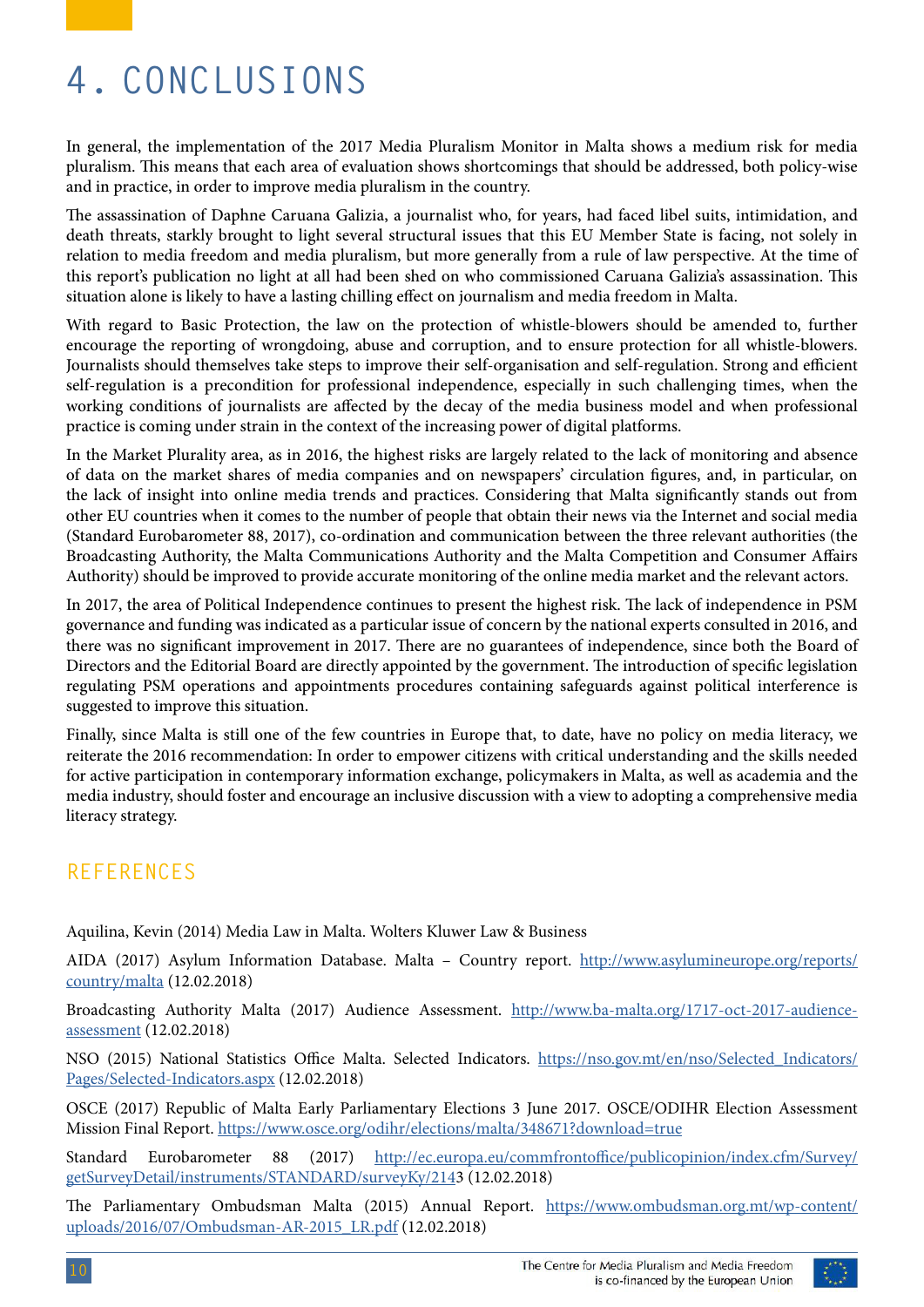### **ANNEXE 1. COUNTRY TEAM**

The Country team is composed of one or more national researchers that carried out the data collection and authored the country report.

| First<br>name | Last<br>name | Position           | Institution | MPM2016 CT Leader<br>(please indicate<br>with X) |
|---------------|--------------|--------------------|-------------|--------------------------------------------------|
| Iva           | Nenadic      | Research Associate | <b>CMPF</b> | $\Lambda$                                        |

#### **ANNEXE 2. GROUP OF EXPERTS**

The data collection for Malta was carried out centrally by the CMPF team, who applied three methods: desk research, requests for information, and in-depth interviews with selected country experts. The desk research provided a solid base for a general overview of the situation and the identification of key actors in the media market. CMPF's researcher, Iva Nenadic, consulted the national experts in Malta, who are listed below, in order to collect the data and to evaluate the answers to particularly evaluative questions that are intended for the Group of Experts procedure (see more on this procedure in the Final Report – Methodology).

| First<br>name | Last name | Position                | Institution                                                                             |
|---------------|-----------|-------------------------|-----------------------------------------------------------------------------------------|
| Kevin         | Aquilina  | Dean                    | University of Malta, Faculty of Law                                                     |
| Joseph        | Borg      | Senior Lecteurer        | University of Malta, Media & Communications, Faculty of Me-<br>dia & Knowledge Sciences |
| Herman        | Grech     | Digital Media<br>Editor | The Times of Malta                                                                      |
| Alex          | Grech     | Senior Lecturer         | University of Malta, Faculty of Media & Knowledge Sciences                              |
| David         | Fabri     | Senior Lecturer         | University of Malta, Faculty of Law                                                     |
| Marilyn       | Clark     | Associate Professor     | University of Malta, Faculty for Social Wellbeing                                       |
| Ian           | Attard    | Senior Lecturer         | Institute for the Creative Arts, MCAST                                                  |

#### **ANNEXE 3. SUMMARY OF STAKEHOLDERS MEETING**

**Date:** March 9th, 2018 **Place:** Faculty of Media and Knowledge Sciences, University of Malta, Msida, Malta

#### **Speakers and participants:**

- Noellie Brockdorff, Dean, Faculty of Media and Knowledge Sciences, University of Malta
- Pier Luigi Parcu, Director, Centre for Media Pluralism and Media Freedom, European University Institute
- Iva Nenadic, Research Associate, Centre for Media Pluralism and Media Freedom, European University Institute
- Anna Herold, Head of Unit, Audio-visual & Media Policy Unit, DG CONNECT, European Com mission
- Ricardo Gutierrez, General Secretary, European Federation of Journalists
- Ramona Toma, Legal adviser for the Council of Europe Platform to Promote the Protection of Journalism and the Safety of Journalists

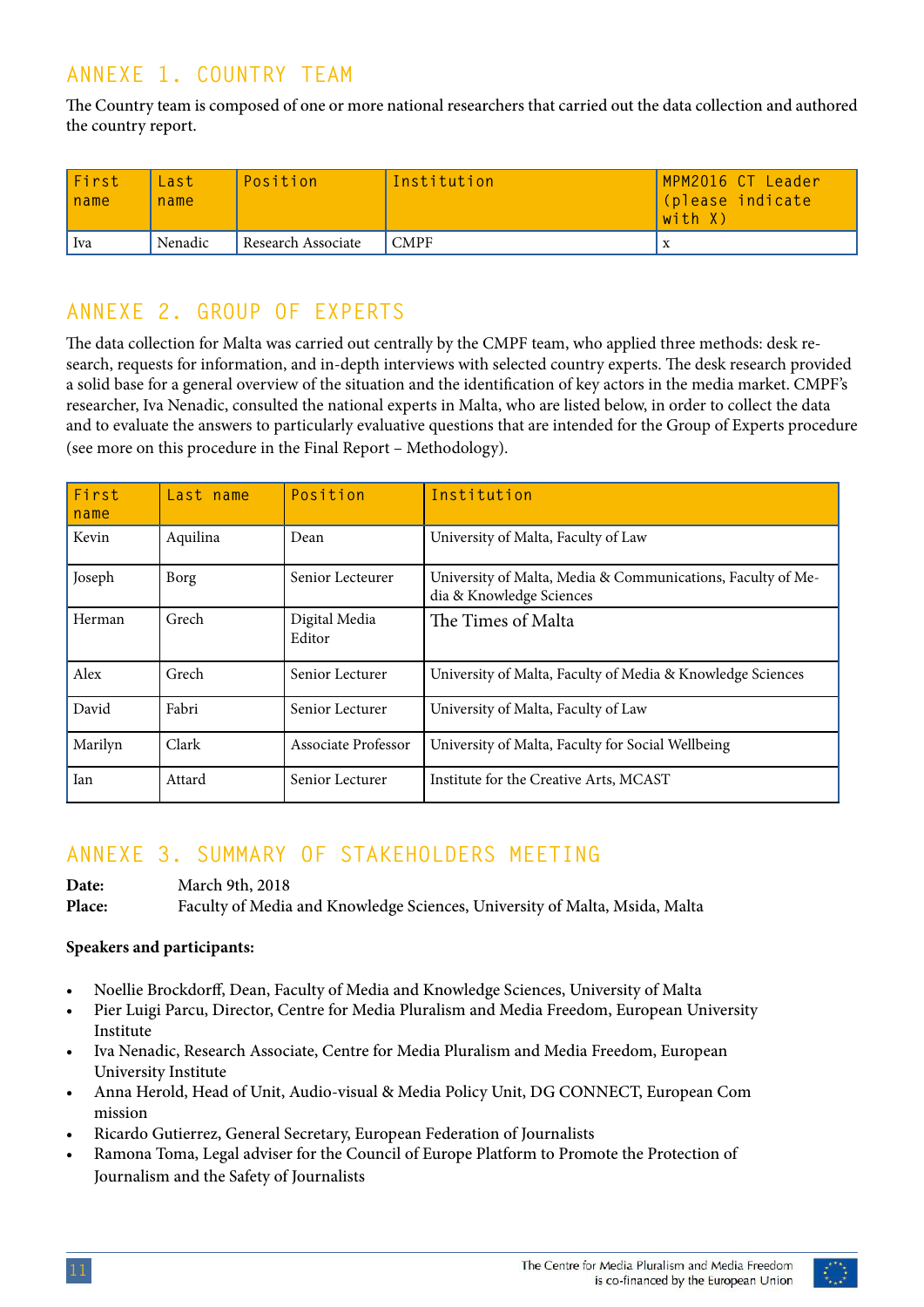The discussion was moderated by Rev. Dr. Joseph Borg, Faculty of Media and Knowledge Sciences.

The event brought together journalists, researchers, lawyers, representatives of civil society and international organisations, and other interested citizens in a lively discussion about vulnerabilities in the Maltese media environment and about the wider challenges to freedom of expression and journalism in the EU.

#### **Short description:**

The aim of the event was to present the Media Pluralism Monitor and the latest results for Malta. It triggered a discussion about vulnerable aspects of the Maltese media system and about wider challenges to freedom of expression and journalism in the EU. In comparison with the MPM2016, the MPM2017 results for Malta identify an increased risk (from low to medium) in the area of Basic Protection. This is a cause for real concern, as this area encompasses the fundamental conditions needed to exercise journalism and freedom of expression. Most of the risk-increasing factors here relate to the assassination of investigative journalist Daphne Caruana Galizia in October 2017, and to certain deficiencies in the protection of journalists and whistle-blowers.

Ricardo Gutiérrez, the General Secretary of the European Federation of Journalists, warned about precarious working conditions for journalists and growing risks for media freedom. "There cannot be media freedom if journalists don't have good working conditions", said Gutiérrez, emphasising that: "Now, more than ever, we need strong journalists' associations". Speaking of the assassinations of two investigative journalists in the EU: Jan Kuciak in Slovakia and Daphne Caruana Galizia in Malta, Gutierréz called for stronger commitment in the fight against impunity, and for more robust legal protection for journalists, their sources and whistle-blowers. "There are still 34 defamation cases continuing against Caruana Galizia, posthumously", he added.

During the discussion, Dr. Gorg Mallia (University of Malta) underlined another threat to media freedom in Malta: SLAPP (Strategic Lawsuits against Public Participation). Corinne Vella, Caruana Galizia's sister, emphasised that the murder of her sister was not a tragedy, but a crime.

Anna Herold, Head of Unit of the Audio-visual & Media Policy Unit in the European Commission's DG CONNECT, highlighted various activities that are carried out by the Commission to support media pluralism and media freedom while also referring to other Commission work in the field, namely the revision of the Audio-visual Media Services Directive to respond to new realities, the revision of the copyright rules to include the publishers' (or ancillary) rights, as well as horizontal legislation on whistle-blower protection.